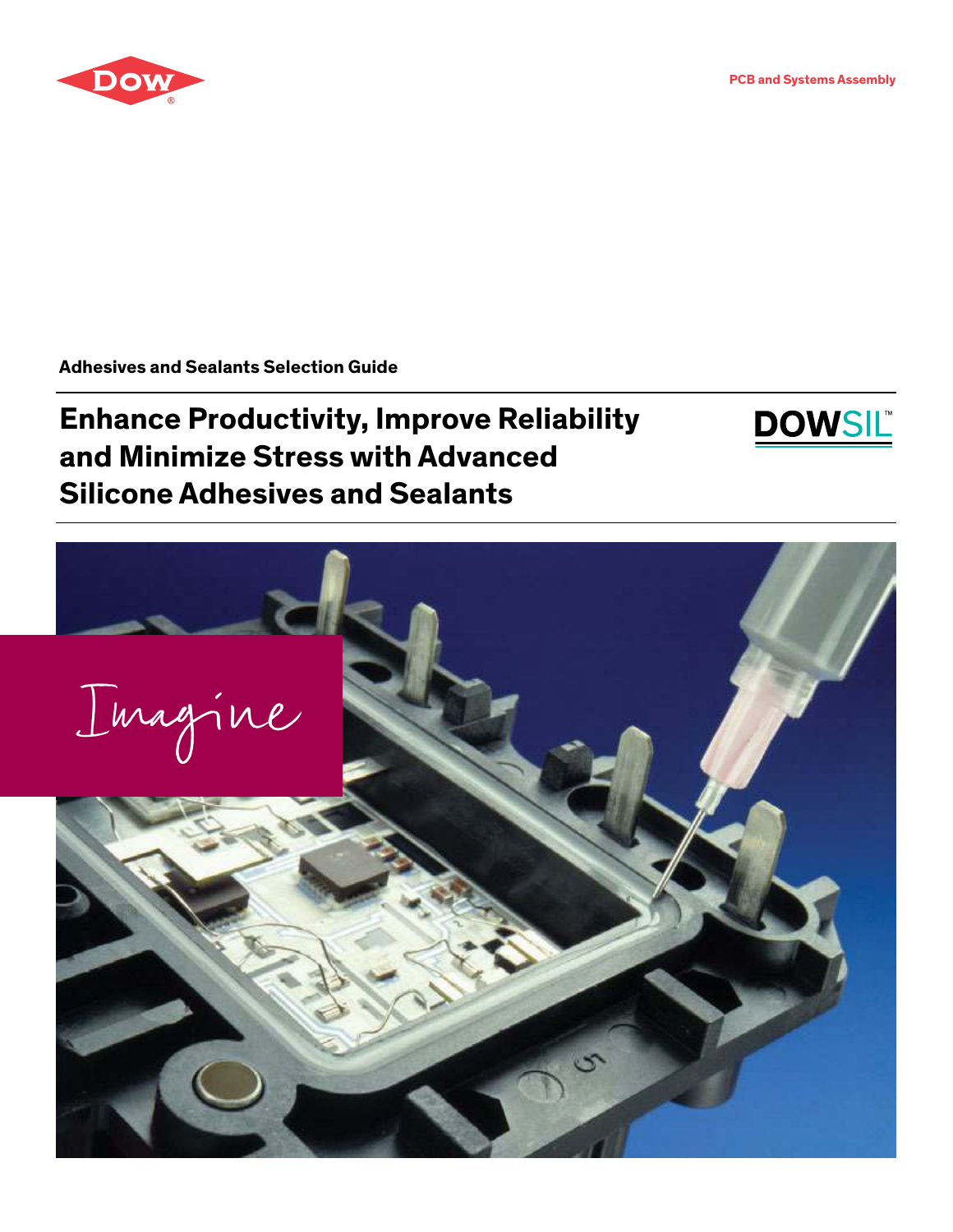

### **Why Choose Dow Performance Silicones?**

Dow Performance Silicones has been a global leader in silicon-based adhesives for more than seventy years. Headquartered in Michigan, USA, we maintain manufacturing sites, sales and customer service offices, and research and development labs in every major geographic market worldwide, to ensure you receive fast, reliable support for your processing and application development needs.

#### **Proven product technology**

To describe Dow Performance Silicones is to describe the history and evolution of silicone technology, which generated a legacy of innovative and reliable products under the Dow Corning label for more than seven decades. Today that legacy continues under the DOWSIL™ brand name, which encompasses more than 7,000 proven silicone products and services. Few companies match our adhesives portfolio with comparable breadth, which ranges from time-tested, proven products to unique and versatile technologies like hot melt adhesives.

#### **Extensive know-how**

Dow Performance Silicones multiplies the value of its products with deep in-house expertise, as well as an extended network of industry resources.

#### **Collaborative culture**

Dow Performance Silicones works closely with you to help reduce time, risk and cost at every stage of your new product development.

#### **Stability**

For over seven decades, Dow Performance Silicones has been a global leader, who invests in manufacturing and quality, to help fuel customer innovation through a consistent supply of proven silicone products.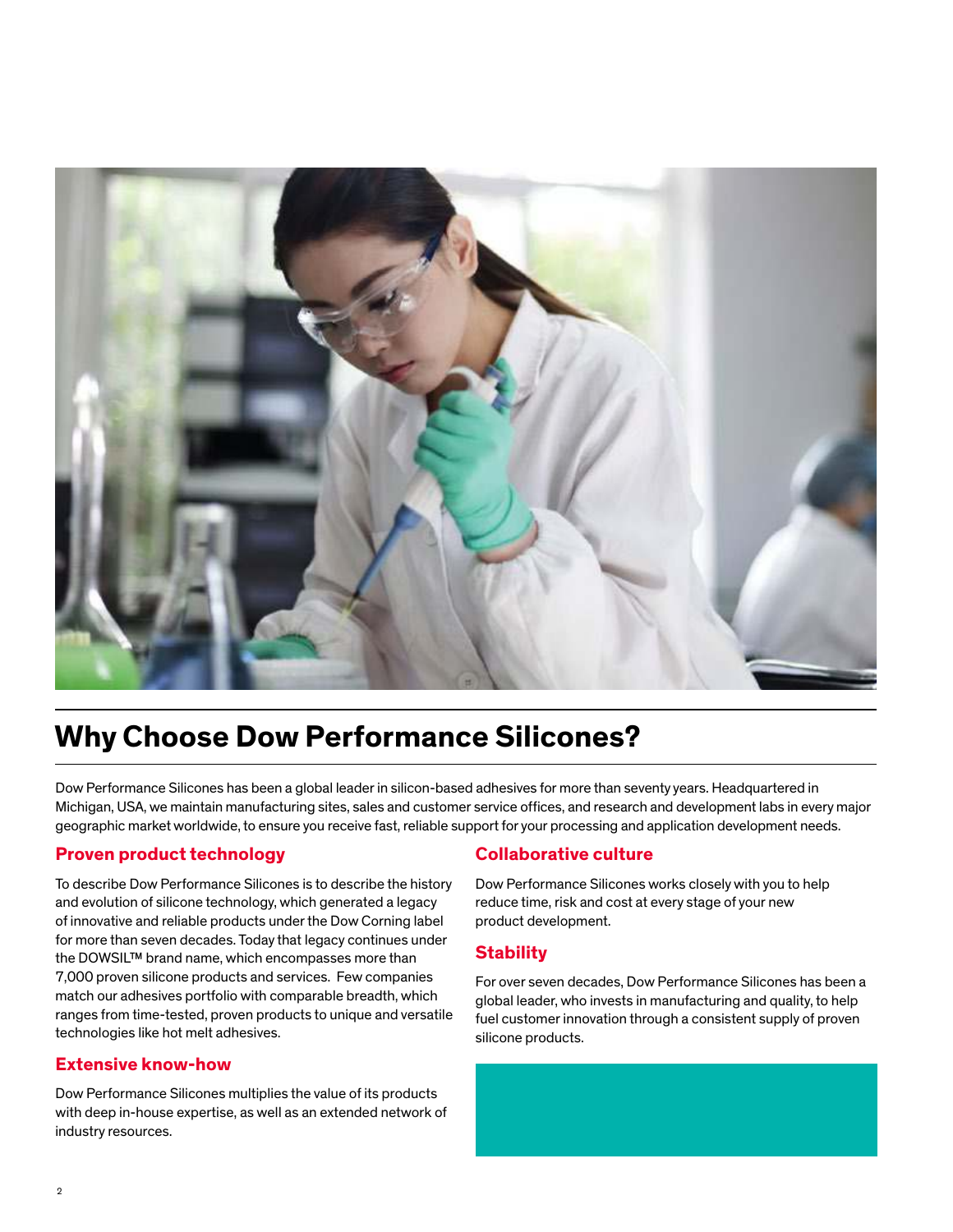## **Why Dow Adhesives/Sealants?** Innovation Applied

Whether your module or assembly demands an adhesive that offers proven performance, flexible processing options, or a unique solution to a challenging problem, Dow Performance Silicones can help you achieve your most challenging goals. As a class of materials, silicones generally offer demonstrable benefits over organic-based urethane and epoxy solutions, including:

- Superior stability and reliability across temperatures from -45°C to 275°C
- More physically robust under mechanical stress caused by thermal cycling or mismatched coefficient of thermal expansion
- Extraordinary protection against shock and vibration
- Greater hydro-stability and stronger resistance to chemicals
- Eliminating many of the toxicity issues of organics, helping to reduce special handling precautions
- Simpler processing without the need for oven drying or concerns about exotherms
- Stable pot life and ease of reworkability
- A wide selection range of special features targeting multiple functions like thermal management, improved processing efficiency and others





### **Choosing the Right Adhesive or Sealant**  What's Best for Your Application?

The silicone adhesives in Dow's portfolio share many common benefits. Our silicone adhesives, for example, perform reliably from -45°C up to 200°C (or even 275°C in some cases) – a much wider temperature range than organic solutions provide. Most are self-priming materials that form long-lasting bonds, without the need for mechanical fastening and clamping, and many are reworkable to allow for easier module repair. DOWSIL™ adhesives are typically solventless solutions that minimize the

need for special storage, handling, or ventilation. In addition, many of the adhesive products we offer are recognized by various specification authorities, including Underwriter Laboratories and Mil Spec qualifications, to ease compliance for finished parts.

While you may see some similar benefits appear repeatedly throughout these pages, this guide can help you more quickly select the grade, with the optimal performance properties, for your process and adhesive/sealant choice.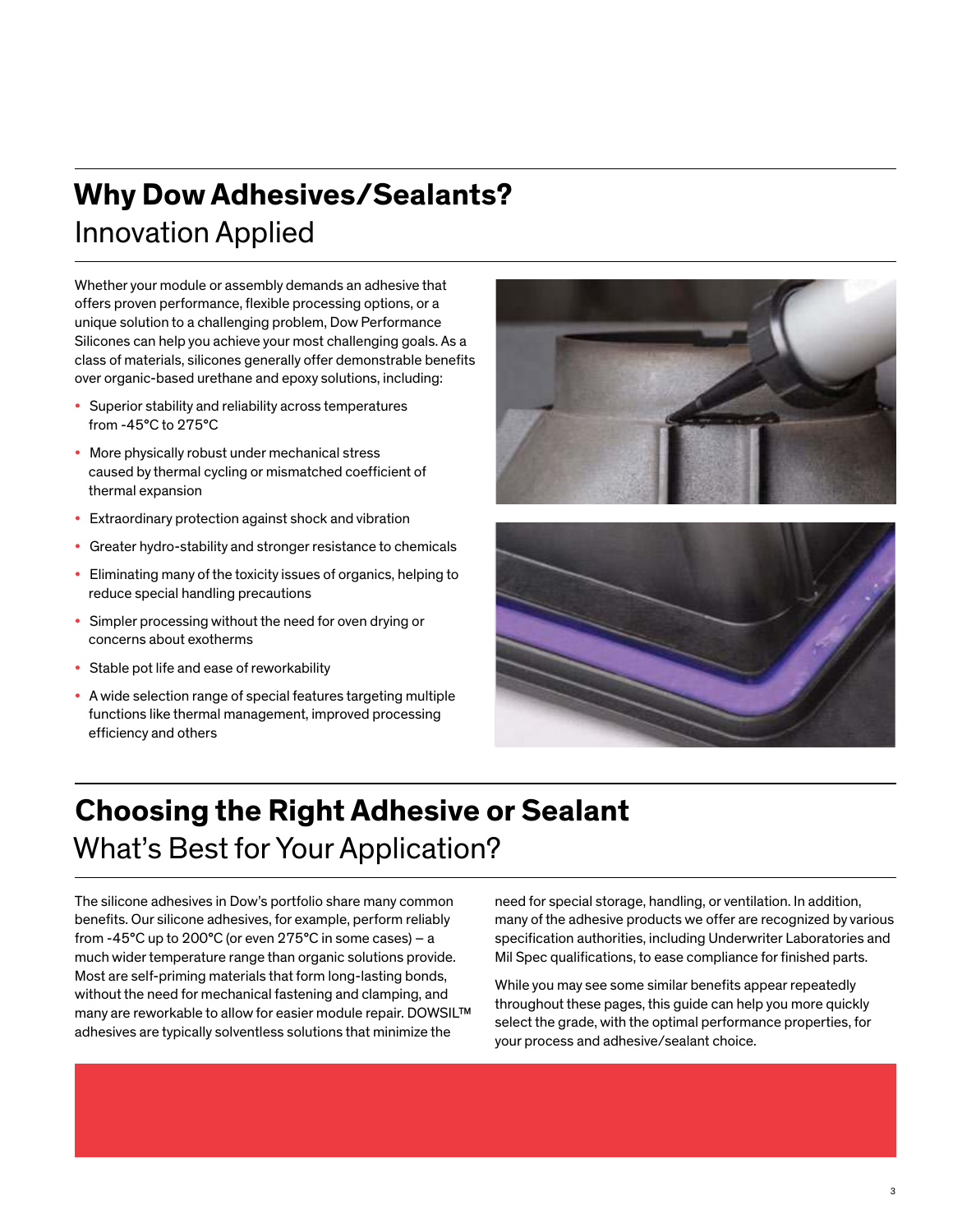### **Adhesives/Sealants**



\*Product only available in Europe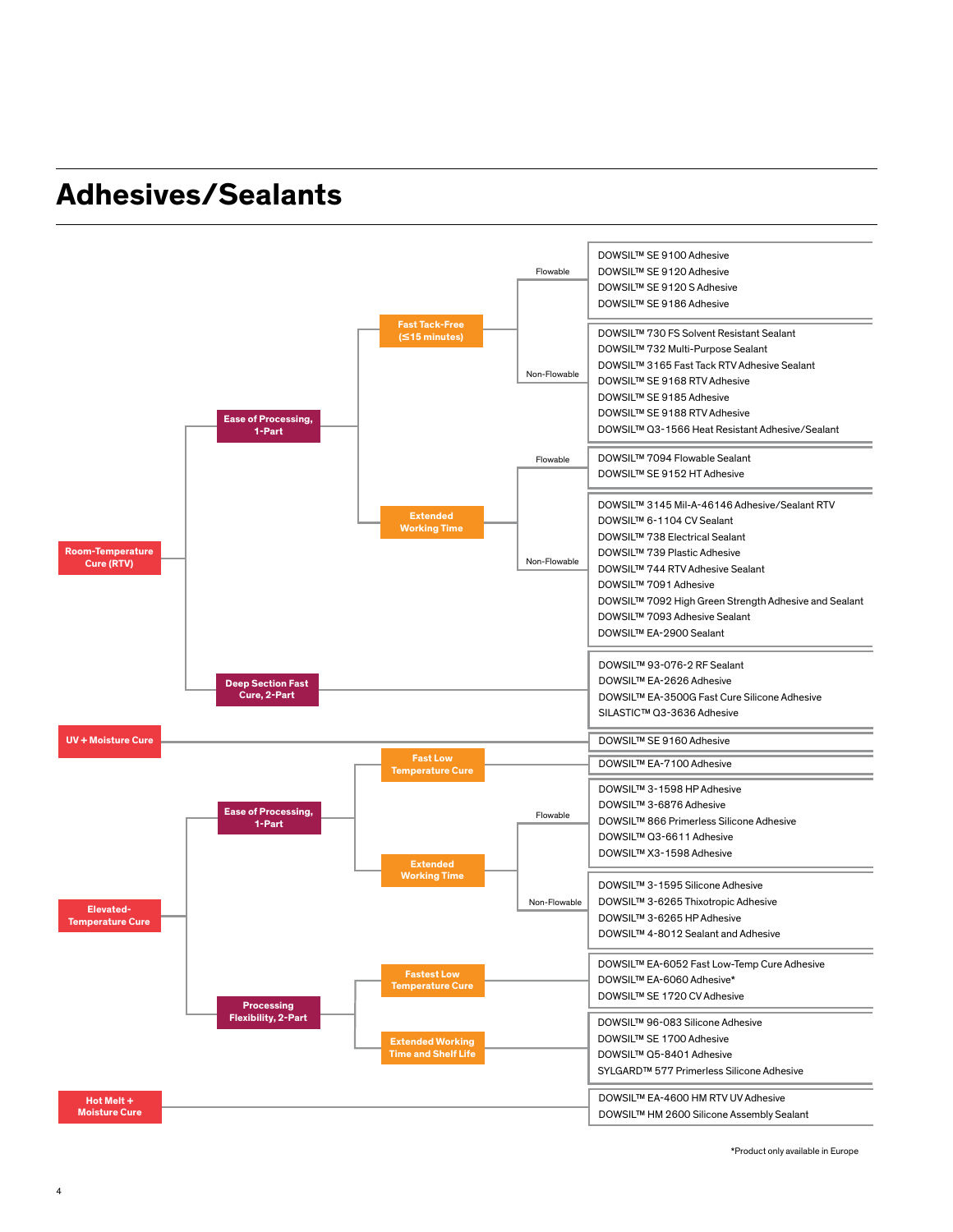

### **Choosing an Adhesive**  …for Fast or Simple Adhesion

While performance properties certainly influence selection of the right adhesive for your application, the search frequently begins with practical processing considerations. Dow's broad selection encompasses adhesives that bond easily at low temperatures, to grades that cure within minutes – either through a unique chemical reaction or with the application of heat.

#### **Simple, room-temperature cures**

This family of one-part, room-temperature vulcanizate (RTV) silicones encompasses our simplest "dispense and forget" adhesive options. They require no mixing or oven equipment to process, and some achieve green strength within minutes to facilitate part assembly. Others allow longer working times to permit adhesives to spread evenly across wide or complex surfaces before cure. Also see our unique Hot Melt RTV Silicone Adhesives on page 6.

#### **Fast- and controlled-cure adhesives**

DOWSIL™ accelerated heat-cure adhesives put greater control and processing flexibility into your hands. Standard grades available as one- or two-part formulations enable adhesion in as little as 20-30 minutes at ambient temperatures of 150°C. Select, highperformance grades can cure within minutes at 150°C, or deliver full adhesion within 50 minutes at a more energy-efficient 70°C.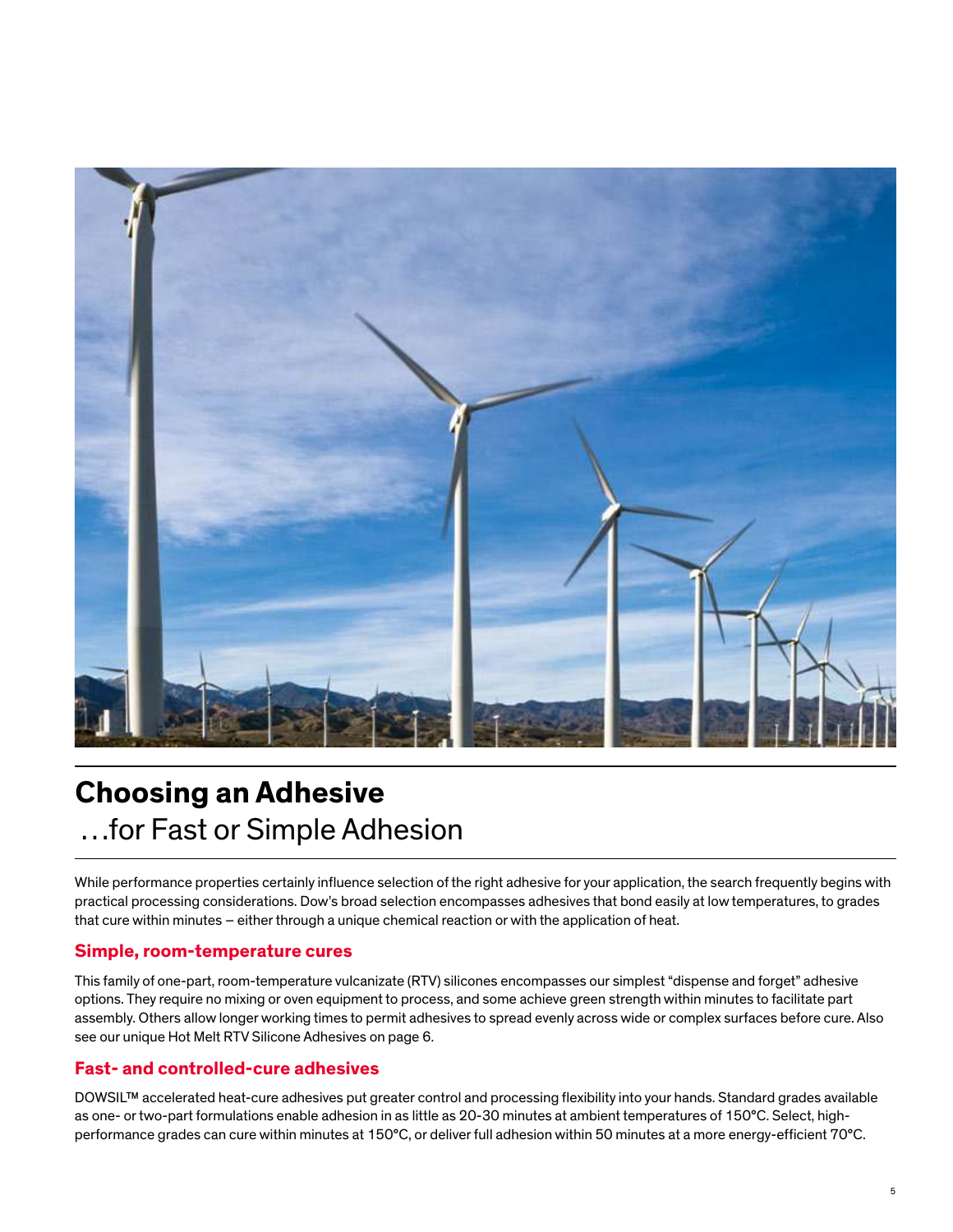### **Choosing an Adhesive**  …for Specialized Processing and Performance Needs

Dow's broad portfolio of silicone adhesives encompasses a versatile selection of solutions tailored to meet your most demanding application or processing challenge.

#### **Specialized fast-cure adhesive**

DOWSIL™ EA-7100 Adhesive significantly expands design and assembly options by enabling strong bonds to a wide variety of substrates, including metals, ceramics, glass and laminates, as well as plastics such as polyethelyne, polycarbonate and liquid crystal polymer. In addition, DOWSIL™ EA-7100 Adhesive's innovative chemistry allows up to 50 percent faster cure time than conventional heat-cure platinum catalyzed silicone adhesive systems. In select applications, cohesive adhesion may be complete within three minutes. As a result, this one-part, heatcure adhesive may greatly accelerate processing, reduce energy use and cut material costs.

#### **Fast, flexible UV-cure adhesive**

Part of Dow's portfolio of room-temperature cure (RTV) silicone adhesives, DOWSIL™ SE 9160 Adhesive offers the option of faster in-line processing through irradiation with ultraviolet (UV) energy at densities as low as  $4,000$ mJ/cm $2$  to component assembly to continue within seconds. Higher densities (10,000mJ/cm<sup>2</sup> ) enable the material to quickly achieve full, deep section cure. DOWSIL™ SE 9160 Adhesive bonds well to most substrates, delivers excellent reworkability with no residue, exhibits high flow to fill narrow gaps, and enables cure-in-placegaskets that offer effective seals compatible with IPX7-rated water resistance.

#### **Simple and fast: Hot melt adhesives**

DOWSIL™ Hot Melt Adhesives process simply and quickly, offering a unique combination of properties that translate into a lower total cost of ownership vs. conventional thermal cure adhesives and especially double-sided tape. This special class of reactive, neutral cure adhesives dispense easily as a liquid melt, and quickly achieves green strength. DOWSIL™ Hot Melt Adhesives deliver primerless adhesion to glass, plastics, metals, and many other substrates. Consequently, they are helping to enable innovative next-generation products that are more durable, reliable, and waterproof.



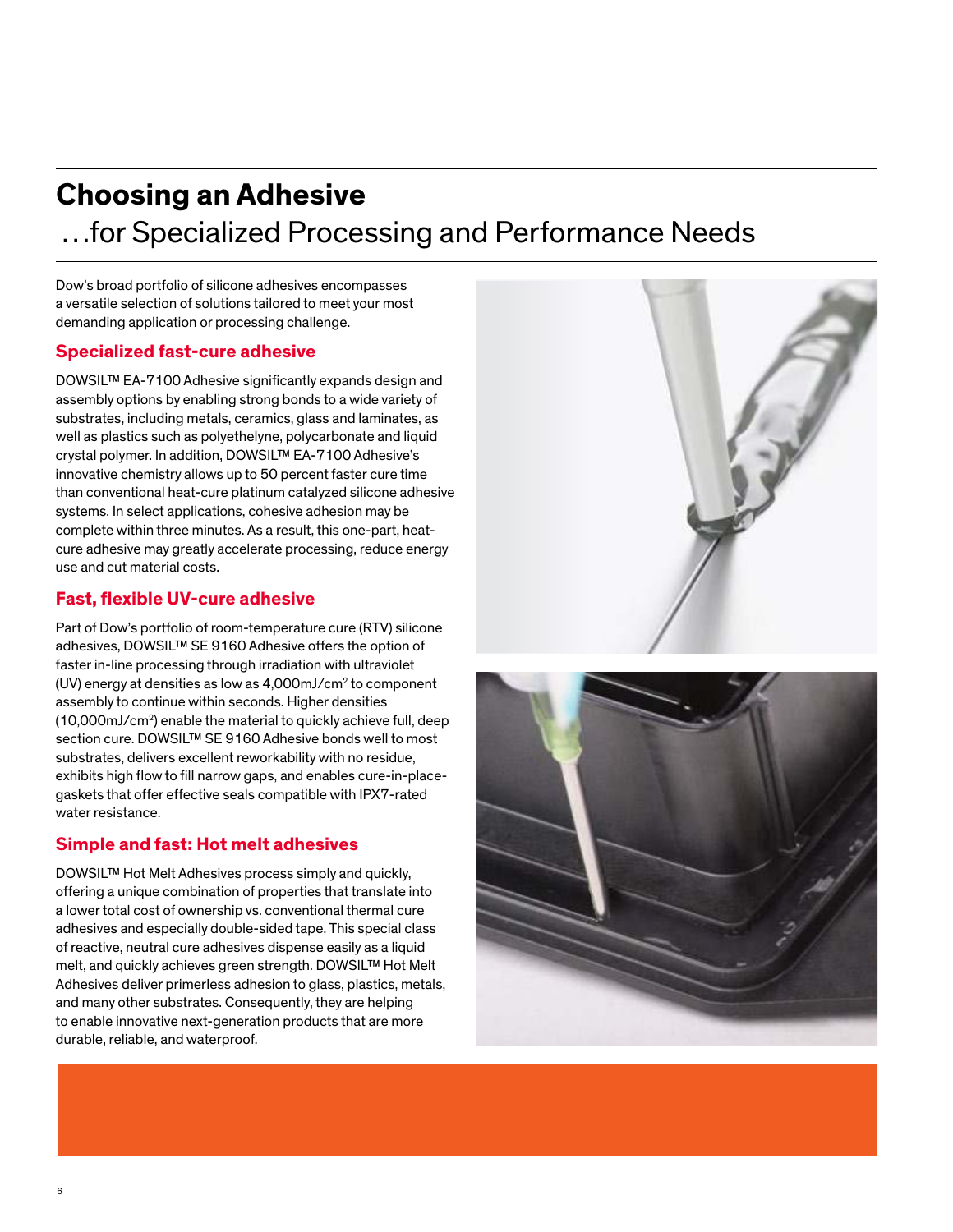



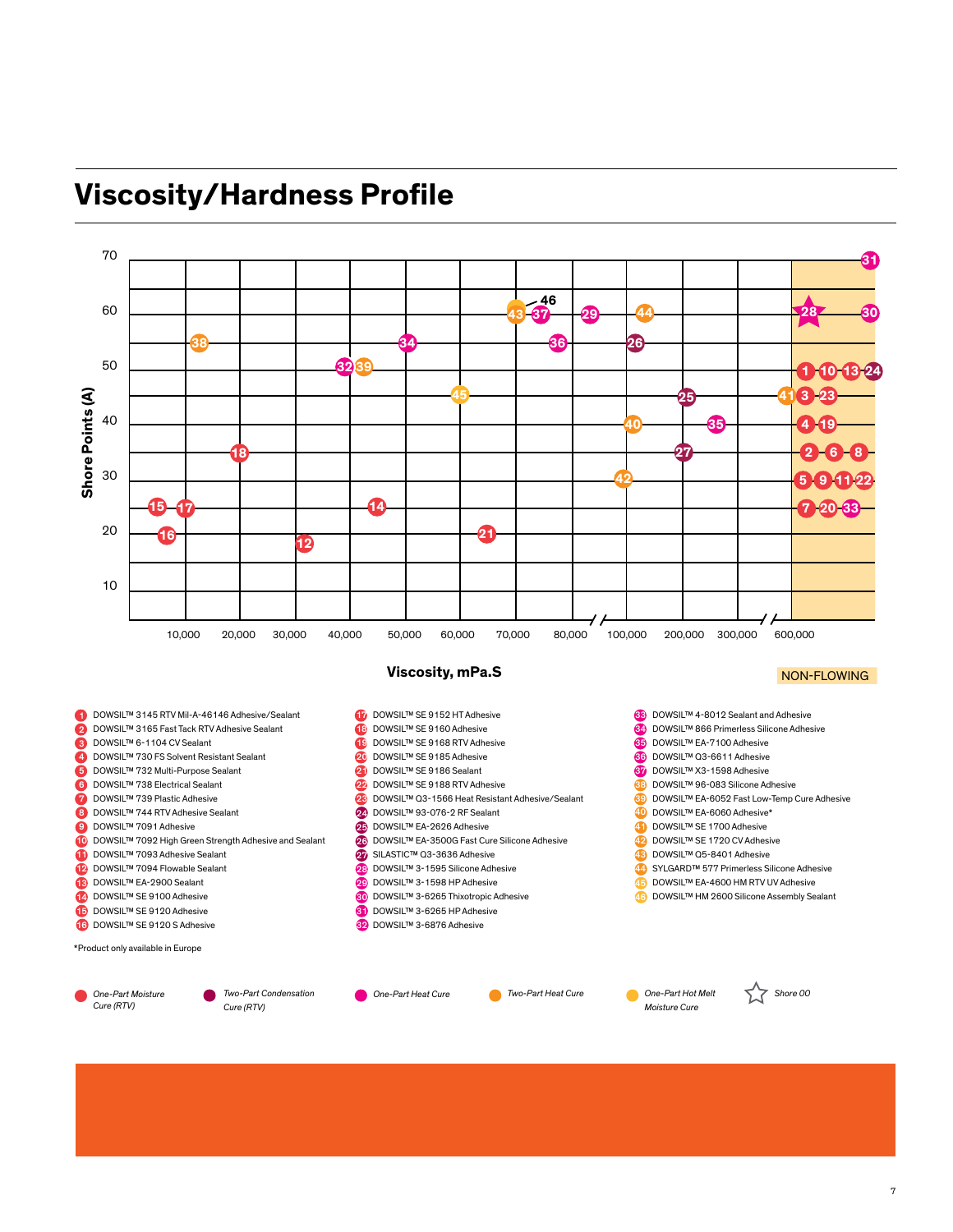

### **One-Part Moisture Cure (RTV)\***

|                                                                 | <b>Features</b><br>& Benefits                                                                                                              |             |                 |                                         | <b>Working</b><br><b>Time</b>       |                                    |                                                        |                         |        | <b>Durometer</b><br>(Hardness) |                        |                | <b>Adhesion</b>                 |                         |                                |                                                            |
|-----------------------------------------------------------------|--------------------------------------------------------------------------------------------------------------------------------------------|-------------|-----------------|-----------------------------------------|-------------------------------------|------------------------------------|--------------------------------------------------------|-------------------------|--------|--------------------------------|------------------------|----------------|---------------------------------|-------------------------|--------------------------------|------------------------------------------------------------|
| <b>Product Name</b>                                             |                                                                                                                                            | Color       | (mPa.sec)       | Viscosity Cure System<br>(Mixing Ratio) | Tack-Free Time<br>$\overline{\min}$ | $\widehat{\mathsf{E}}$<br>Pot Life | Cure Time/<br><b>Conditions for</b><br><b>Adhesion</b> | <b>Specific Gravity</b> | ShoreA | Shore 00                       | Tensile Strength (MPa) | Elongation (%) | de-1<br>Shear (MPa)<br>Unprimed | Peel Strength<br>(N/cm) | Dielectric Strength<br>(kV/mm) | Agency<br>Listing**                                        |
| <b>DOWSIL™</b><br>3145 RTV<br>Mil-A-46146                       | Very high tensile strength<br>and elongation; Proven<br>performance and an<br>aerospace standard for<br>the most demanding<br>applications | Clear       | Non-<br>flowing | Non-corrosive<br>moisture cure          | 70                                  | $\overline{\phantom{m}}$           | 3-7 days @ 25°C 1.10 50                                |                         |        |                                | 6                      | 700            | 3.5 (Al)                        | 180 (AI) 19             |                                | Mil-<br>A-46146,<br>Group II,<br>Type I;<br><b>UL94 HB</b> |
| Adhesive/<br>Sealant                                            | <b>Enhanced thermal</b><br>stability compared to<br>clear version                                                                          | Gray        | Non-<br>flowing | Non-corrosive<br>moisture cure          | 80                                  | $\overline{\phantom{m}}$           | 3-7 days @ 25°C 1.12                                   |                         | 50     |                                | $7\phantom{.}$         | 700            | 3.5 (Al)                        | 180 (AI) 19             |                                | Mil-<br>A-46146,<br>Group<br>$II/III$ ,<br>Type 1          |
| DOWSIL™ 3165<br><b>Fast Tack RTV</b><br><b>Adhesive Sealant</b> | Fast, tack-free time, with<br>good green strength                                                                                          | Gray        | Non-<br>flowing | Non-corrosive<br>moisture cure          | 5                                   | -                                  | 3-7 days @ 25°C 1.35 35                                |                         |        |                                | 1                      | 175            | 1.5 (Al)                        | 20 (AI)                 | 20                             | UL94 V-0                                                   |
| <b>DOWSIL™</b><br>6-1104 CV<br>Sealant                          | High tensile tear strength<br>and elongation;<br>Extremely low levels<br>of Si volatilities; Proven<br>for space-grade<br>applications     | Translucent | Non-<br>flowing | Non-corrosive<br>moisture cure          | 65                                  | $\overline{\phantom{m}}$           | 3-7 days @ 25°C 1.10 45                                |                         |        | $\overline{\phantom{m}}$       | 6.7                    | 700            | 1.5 (Al)                        | 20 (Al)                 | 21                             |                                                            |

\*One-part moisture cure adhesives are generally cured at room temperature and in an environment of 30 to 80 percent relative humidity. Greater than 90 percent of full physical properties should be attained within 24 to 72 hours and varies according to product. These adhesives are not typically used in highly confined spaces or where a deep section cure is required. They cure from the exposed surface inward at a rate of about 6 mm per 7 days. Cure progresses from the outer exposed surface and is dependent on the moisture in the air. Mild heat below 60°C may be used to increase through-put by accelerating the cure.<br>\*\*Visit UL.com for speci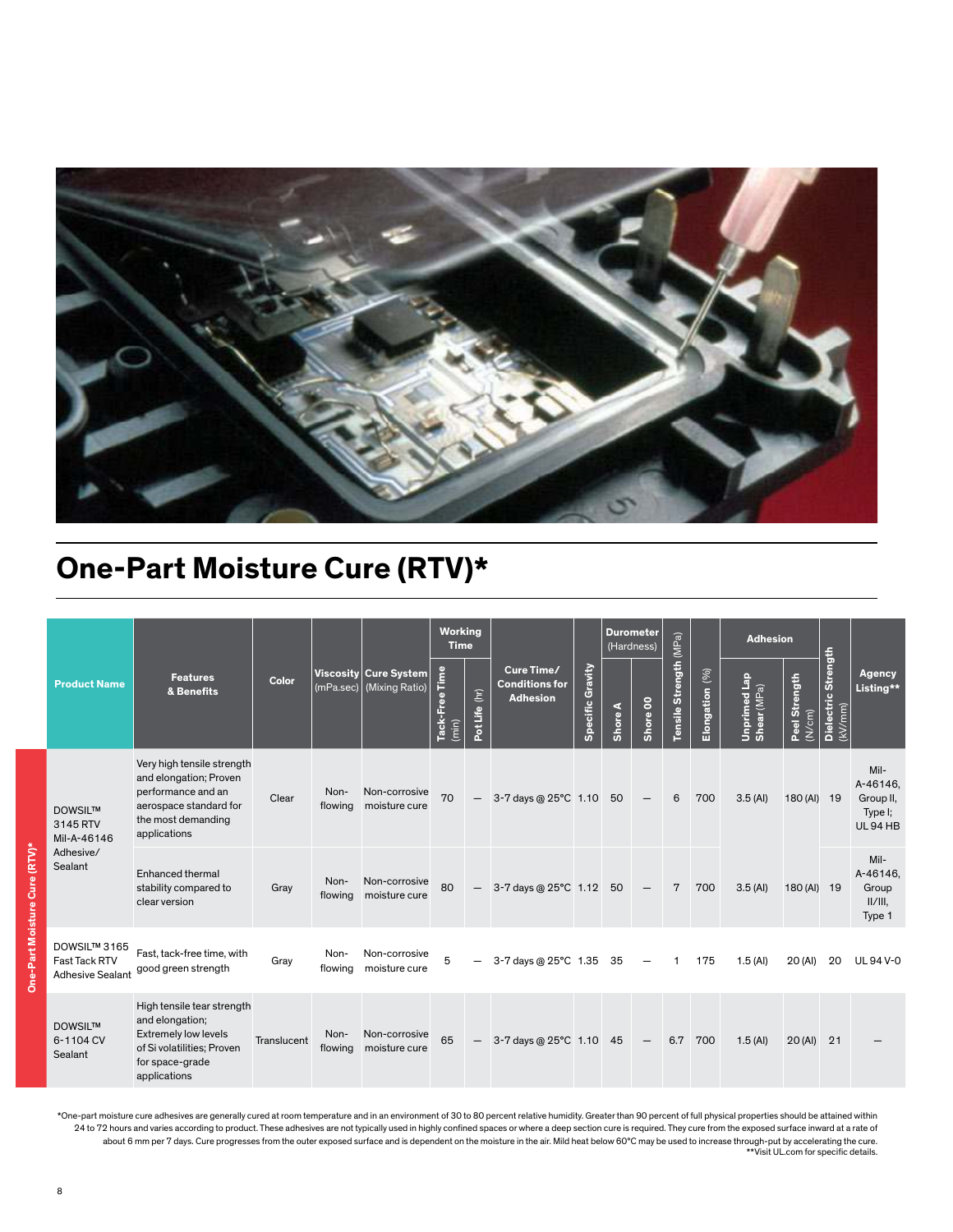|  |                                                                   |                                                                                                                                          | <b>Working</b><br><b>Time</b>       |                        |                                      |                                     |                 |                                                        | <b>Durometer</b><br>(Hardness) |                |          | <b>Adhesion</b>        |                    |                                                        |                         |                                          |                                                               |
|--|-------------------------------------------------------------------|------------------------------------------------------------------------------------------------------------------------------------------|-------------------------------------|------------------------|--------------------------------------|-------------------------------------|-----------------|--------------------------------------------------------|--------------------------------|----------------|----------|------------------------|--------------------|--------------------------------------------------------|-------------------------|------------------------------------------|---------------------------------------------------------------|
|  | <b>Product Name</b>                                               | <b>Features</b><br>& Benefits                                                                                                            | Color                               | Viscosity<br>(mPa/sec) | <b>Cure System</b><br>(Mixing Ratio) | Time<br>Tack-Free<br>$\binom{m}{k}$ | (hr)<br>PotLife | Cure Time/<br><b>Conditions for</b><br><b>Adhesion</b> | Specific Gravity               | <b>Shore A</b> | Shore 00 | Tensile Strength (MPa) | (96)<br>Elongation | Unprimed Lap<br>Shear (MPa)                            | Peel Strength<br>(N/cm) | Strength<br><b>Dielectric</b><br>(kV/mm) | Agency<br>Listing**                                           |
|  | DOWSIL™ 730<br><b>FS Solvent</b>                                  | An aerospace proven<br>fluorosilicone that<br>retains its properties<br>Resistant Sealant under exposure to fuels,<br>oils, and solvents | White                               | Non-<br>flowing        | Acetoxy cure                         | 10                                  |                 | 3-7 days @ 25°C 1.44                                   |                                | - 40           |          | 3.3                    | 225                |                                                        | 70 (AI)                 | 15                                       |                                                               |
|  | DOWSIL™ 732<br>Multi-Purpose<br>Sealant                           | A well established<br>silicone that cures to a<br>tough, flexible rubber;<br>FDA and aerospace<br>approved                               | White,<br>black, clear,<br>aluminum | Non-<br>flowing        | Acetoxy cure                         | 15                                  |                 | 3-7 days @ 25°C 1.03 30                                |                                |                |          | 2.0                    | 525                |                                                        | 50 (AI) 17              |                                          | Mil-<br>A-46106,<br><b>FDA</b><br>177.2600:<br><b>UL94 HB</b> |
|  | DOWSIL™ 738<br><b>Electrical Sealant</b>                          | A proven silicone sealant<br>for use around<br>electrical and<br>electronic application                                                  | White                               | Non-<br>flowing        | Non-corrosive<br>moisture cure       | 90                                  |                 | 3-7 days @ 25°C 1.04                                   |                                | 35             |          | 2.7                    | 500                |                                                        | 40 (AI)                 | 19                                       | Mil-<br>A-46146,<br>Group I,<br>Type I                        |
|  | DOWSIL™ 739<br><b>Plastic Adhesive</b>                            | An industry standard for<br>bonding to many plastics                                                                                     | Black,<br>white, gray               | Non-<br>flowing        | Non-corrosive<br>moisture cure       | 75                                  |                 | $-$ 3-7 days @ 25°C 1.40 25                            |                                |                |          | 1.5                    | 500                | 0.7(Al)                                                |                         | 25                                       | UL 94 V-1                                                     |
|  | DOWSIL™ 744<br><b>RTV</b> Adhesive<br>Sealant                     | Electronic grade with<br>high adhesion to many<br>metals and plastics                                                                    | White                               | Non-<br>flowing        | Non-corrosive<br>moisture cure       | 40                                  |                 | 3-7 days @ 25°C 1.43                                   |                                | 35             |          | 2.5                    |                    | 1.5<br>600 (PA66GF30/<br>AI)                           |                         | 16                                       | <b>UL94 HB</b>                                                |
|  | DOWSIL™ 7091<br>Adhesive                                          | Automotive grade;<br>Excellent adhesion to<br>many substrates; Used<br>as a Formed-in-Place<br>gasket (FIPG) material                    | Black,<br>white, gray               | Non-<br>flowing        | Non-corrosive<br>moisture cure       | 28                                  |                 | 3-7 days @ 25°C 1.43 30                                |                                |                |          | 2.5                    |                    | 1.5<br>680 (PA66GF30/<br>AI)                           |                         | 16                                       | <b>UL 94 V-1</b>                                              |
|  | DOWSIL™ 7092<br>High Green<br>Strength<br>Adhesive and<br>Sealant | Provides improved<br>immediate green<br>strength $-$ saves time<br>as no buffer time for<br>strength build-up<br>required                | Black, white                        | Non-<br>flowing        | Non-corrosive<br>moisture cure       | 30                                  |                 | 3-7 days @ 25°C 1.58                                   |                                | 50             |          |                        | 2.0 425            | 1-1.5 (Steel,<br>AI, PC, PA,<br>PBT, PP,<br>PMMA, ABS) |                         | 17                                       | UL 94 V-1                                                     |
|  | DOWSIL™ 7093<br><b>Adhesive Sealant</b>                           | Extra low modulus<br>for high movement<br>capability                                                                                     | White,<br>black, gray               | Non-<br>flowing        | Non-corrosive<br>moisture cure       | 30                                  |                 | $-$ 3-7 days @ 25°C 1.50 30                            |                                |                |          | 2.0                    | 750                | 100% CF<br>(Al, glass)                                 |                         | 13                                       |                                                               |
|  | DOWSIL™ 7094<br>Flowable Sealant self-leveling                    | Flowable and                                                                                                                             | Black, white 33,000                 |                        | Non-corrosive<br>moisture cure       | 40                                  |                 | 3-7 days @ 25°C 1.30                                   |                                | -20            |          | 1.2                    | 400                | 0.8 (Glass)                                            |                         |                                          | <b>UL94 HB</b>                                                |
|  | <b>DOWSILTM</b>                                                   | High green strength;<br>Fast assembly with<br>EA-2900 Sealant improved UL flame<br>resistance                                            | White                               | Non-<br>flowing        | Non-corrosive<br>moisture cure       | 20                                  |                 | 3-7 days @ 25°C 1.52                                   |                                | - 50           |          | 2.0                    | 400                | 1.5 (AI, PC,<br>PMMA, glass)                           |                         | 17                                       | UL 94 V-1                                                     |

One-Part Moisture Cure (RTV)\*

\*One-part moisture cure adhesives are generally cured at room temperature and in an environment of 30 to 80 percent relative humidity. Greater than 90 percent of full physical properties should be attained within 24 to 72 hours and varies according to product. These adhesives are not typically used in highly confined spaces or where a deep section cure is required. They cure from the exposed surface inward at a rate of about 6 mm per 7 days. Cure progresses from the outer exposed surface and is dependent on the moisture in the air. Mild heat below 60°C may be used to increase through-put by accelerating the cure.<br>\*\*Visit UL.com for speci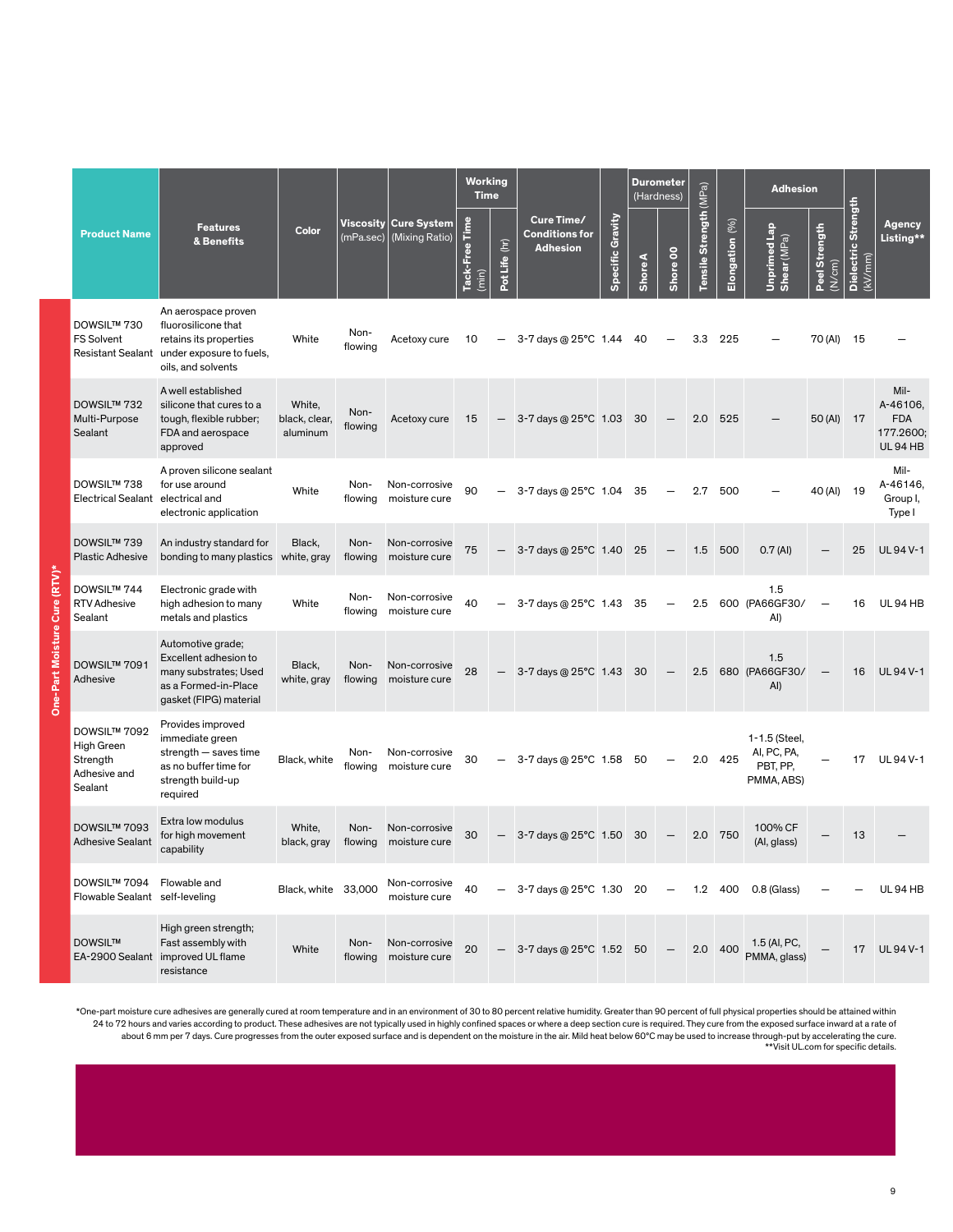# **One-Part Moisture Cure (RTV)\*** (continued)

|                                                                     |                                                                                                       | <b>Working</b><br><b>Time</b> |                               |                                            |                                                   |                  | <b>Durometer</b><br>(Hardness)                         |                  |                |          | <b>Adhesion</b>        |                |                             |                         |                                |                     |
|---------------------------------------------------------------------|-------------------------------------------------------------------------------------------------------|-------------------------------|-------------------------------|--------------------------------------------|---------------------------------------------------|------------------|--------------------------------------------------------|------------------|----------------|----------|------------------------|----------------|-----------------------------|-------------------------|--------------------------------|---------------------|
| <b>Product Name</b>                                                 | <b>Features</b><br>& Benefits                                                                         | Color                         | <b>Viscosity</b><br>(mPa/sec) | Cure System<br>(Mixing Ratio)              | <b>Tack-Free Time</b><br>$\widehat{\mathsf{min}}$ | (hr)<br>Pot Life | Cure Time/<br><b>Conditions for</b><br><b>Adhesion</b> | Specific Gravity | <b>Shore A</b> | Shore 00 | Tensile Strength (MPa) | Elongation (%) | Unprimed Lap<br>Shear (MPa) | Peel Strength<br>(M/cm) | Dielectric Strength<br>(kV/mm) | Agency<br>Listing** |
| <b>DOWSIL™ SE</b><br>9100 Adhesive                                  | Repairable adhesive<br>with controlled silicone<br>volatility                                         | <b>Black</b>                  | 45.000                        | Non-corrosive<br>moisture cure             | 10                                                |                  | <b>NA</b>                                              | 1.05             | 25             |          | 2.5                    | 400            | 0.5<br>(Glass)              |                         |                                |                     |
| <b>DOWSIL™ SE</b><br>9120 Adhesive                                  | Highly flowable with<br>controlled silicone<br>volatility                                             | Clear                         | 6,500                         | Non-corrosive<br>moisture cure             | 10                                                |                  | 3-7 days @ 25°C 1.02 25                                |                  |                |          | 1.5                    | 375            |                             |                         | 23                             |                     |
| <b>DOWSIL™ SE</b><br>9120 S Adhesive                                | White repairable version<br>of DOWSIL™ SE 9120<br>Adhesive                                            | White                         | 7.000                         | Non-corrosive<br>moisture cure             | 10                                                |                  | 3-7 days @ 25°C 1.03                                   |                  | 20             |          | 1.5                    | 400            |                             |                         | 23                             |                     |
| <b>DOWSIL™ SE</b><br>9152 HT<br>Adhesive                            | Flowable with heat<br>resistance for sustained<br>275°C exposure                                      | Reddish-<br>brown             | 10,000                        | Non-corrosive<br>moisture cure             | 20                                                |                  | 3-7 days @ 25°C 1.05                                   |                  | 25             |          | $\mathbf{2}$           | 300            | 5.5<br>(Glass)              |                         | 25                             |                     |
| <b>DOWSIL™ SE</b><br>9160 Adhesive                                  | Repairable, hybrid (UV<br>cure with secondary<br>moisture cure) for faster<br>in-line processing      | <b>Bluish</b>                 | 20.000                        | UV cure with<br>secondary<br>moisture cure | 30                                                |                  | 3-7 days @ 25°C 1.04                                   |                  | 35             |          | 3                      | 250            | 0.5<br>(Glass)              |                         |                                |                     |
| <b>DOWSIL™ SE</b><br>9168 RTV<br>Adhesive                           | Controlled silicone<br>volatility with top UL<br>flame resistance                                     | Gray                          | Non-<br>flowing               | Non-corrosive<br>moisture cure             | 5                                                 |                  | 3-7 days @ 25°C 1.25 40                                |                  |                |          |                        | 3.5 375        | 1.5<br>(Glass)              |                         | 26                             | <b>UL94V-0</b>      |
| <b>DOWSIL™ SE</b><br>9185 Adhesive                                  | Non-flowing; High<br>elongation for added<br>stress relief, with<br>controlled silicone<br>volatility | Translucent/<br>white         | Non-<br>flowing               | Non-corrosive<br>moisture cure             | 10                                                |                  | 3-7 days @ 25°C 1.04                                   |                  | 25             |          | 3.0                    | 500            | 1<br>(Glass)                |                         | 22                             |                     |
| <b>DOWSIL™ SE</b><br>9186 Sealant<br>Adhesive                       | Self-leveling with<br>controlled silicone<br>volatility                                               | Translucent/<br>white         | 65.000                        | Non-corrosive<br>moisture cure             | 10                                                |                  | 3-7 days @ 25°C 1.03                                   |                  | 20             |          | 2.5                    | 550            | $\mathbf{1}$<br>(Glass)     |                         | 23                             |                     |
| <b>DOWSIL™ SE</b><br>9188 RTV<br>Adhesive                           | Lower modulus for<br>improved stress relief.<br>with controlled silicone<br>volatility                | Gray                          | Non-<br>flowing               | Non-corrosive<br>moisture cure             | 10                                                |                  | 3-7 days @ 25°C 1.29                                   |                  | 30             |          |                        | 3.0 400        | 1<br>(Glass)                |                         | 30                             | <b>UL94V-0</b>      |
| <b>DOWSIL™</b><br>Q3-1566 Heat<br>Resistant<br>Adhesive/<br>Sealant | High temperature<br>resistant, with broad<br>adhesion to many<br>substrates                           | <b>Black</b>                  | Non-<br>flowing               | Acetoxy cure                               | 5                                                 |                  | 3-7 days @ 25°C 1.06                                   |                  | -45            |          | 3.5                    | 350            | 1.9<br>(Steel)              |                         |                                |                     |

\*One-part moisture cure adhesives are generally cured at room temperature and in an environment of 30 to 80 percent relative humidity. Greater than 90 percent of full physical properties should be attained within 24 to 72 hours and varies according to product. These adhesives are not typically used in highly confined spaces or where a deep section cure is required. They cure from the exposed surface inward at a rate of about 6 mm per 7 days. Cure progresses from the outer exposed surface and is dependent on the moisture in the air. Mild heat below 60°C may be used to increase through-put by accelerating the cure.<br>\*\*Visit UL.com for speci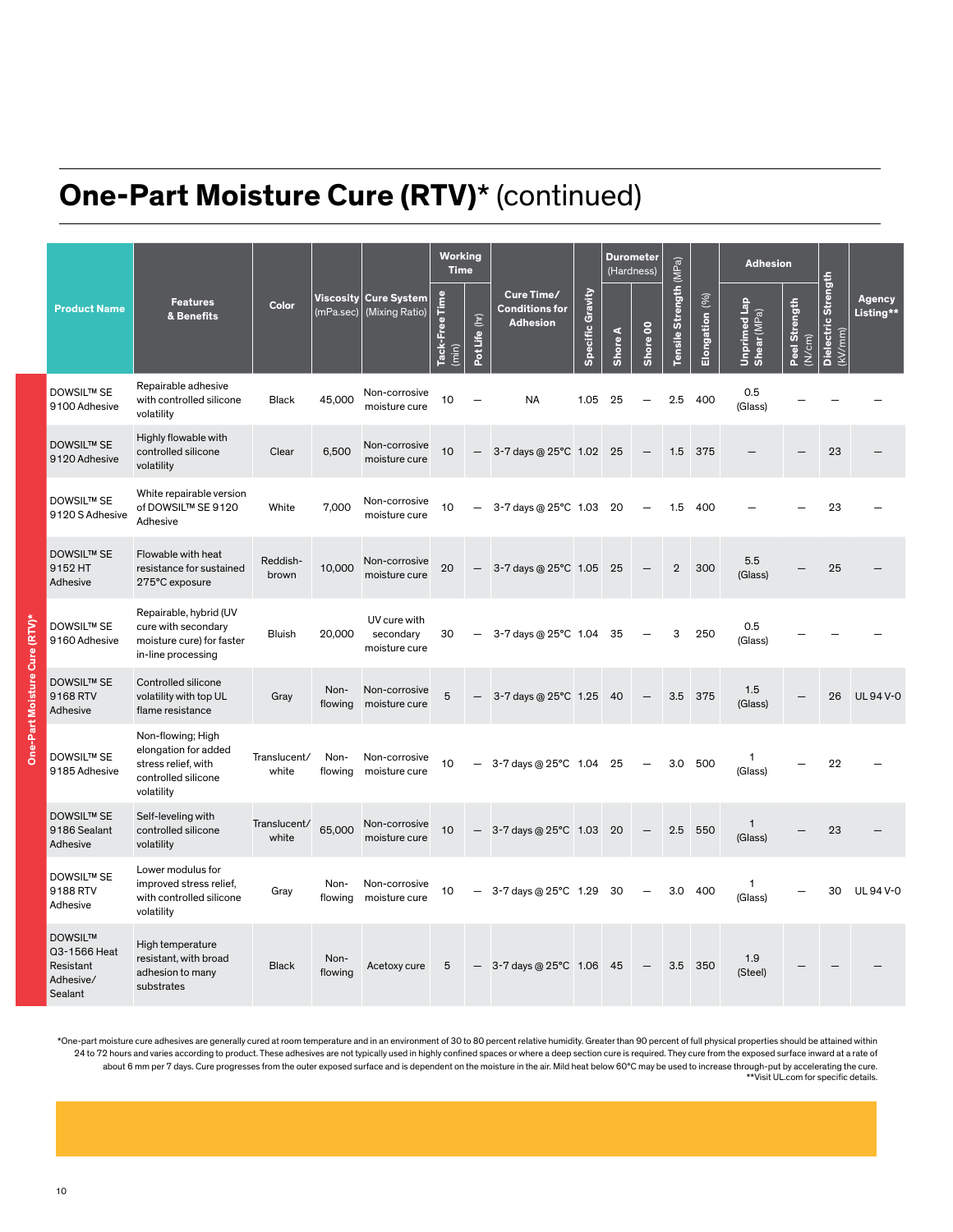

# **Two-Part Condensation Cure (RTV)**

|                                  |                                                           |                                                                                                                                         |                                  |                 |                                         | <b>Working</b><br><b>Time</b>   |                          |                                                        |                         |        | <b>Durometer</b><br>(Hardness) |                        |                              | <b>Adhesion</b>                                    |                         |                                |                     |
|----------------------------------|-----------------------------------------------------------|-----------------------------------------------------------------------------------------------------------------------------------------|----------------------------------|-----------------|-----------------------------------------|---------------------------------|--------------------------|--------------------------------------------------------|-------------------------|--------|--------------------------------|------------------------|------------------------------|----------------------------------------------------|-------------------------|--------------------------------|---------------------|
|                                  | <b>Product Name</b>                                       | <b>Features</b><br>& Benefits                                                                                                           | <b>Color</b>                     | (mPa.sec)       | Viscosity Cure System<br>(Mixing Ratio) | Free Time<br>$i$ ack-l<br>(min) | ot Life (hr)             | Cure Time/<br><b>Conditions for</b><br><b>Adhesion</b> | <b>Specific Gravity</b> | ShoreA | Shore 00                       | Tensile Strength (MPa) | $\sqrt[6]{60}$<br>Elongation | Unprimed Lap<br>Shear (MPa)                        | Peel Strength<br>(N/cm) | Dielectric Strength<br>(kV/mm) | Agency<br>Listing** |
|                                  | <b>DOWSILTM</b><br>93-076-2<br><b>RF</b> Sealant          | Aero-space recognized,<br>high strength<br>silicone adhesive                                                                            | Gray/<br>turquoise               | Non-<br>flowing | Moisture cure<br>(10:1)                 | 120                             | $\overline{\phantom{0}}$ | 23 hrs @ 25°C                                          | 1.13 50                 |        | $\overline{\phantom{0}}$       | 5.5                    | 425                          |                                                    | 133                     |                                |                     |
| Two-Part Condensation Cure (RTV) | <b>DOWSILTM</b><br>EA-2626<br>Adhesive                    | Automotive-grade<br>adhesive with UV and<br>heat resistance that<br>has fast, in-depth cure                                             | White/gray,<br>special<br>black  | 205,000         | Neutral cure<br>(6:1)                   | 10                              | $\overline{\phantom{m}}$ | 24 hrs @ 25°C                                          | 1.33 45                 |        | $\qquad \qquad -$              | 2.5                    | 275                          | >1.0<br>(PC/PP,<br>PC/glass,<br>PBT-<br>ASA/glass) | 100%<br><b>CF</b>       |                                |                     |
|                                  | <b>DOWSIL™ EA</b><br>3500G Fast Cure<br>Silicone Adhesive | Fast, room-temperature<br>cure with good<br>adhesio to metals, glass,<br>and plastic                                                    | White                            | 119,000         | Moisture cure<br>(10:1)                 | 5                               | $\overline{\phantom{0}}$ | 3-7 days @ 25°C 1.36 55                                |                         |        |                                | 1.5                    | 75                           | 1.5 (AI, PBT)                                      |                         | 23                             | <b>UL94 HB</b>      |
|                                  | <b>SILASTICTM</b><br>Q3-3636<br>Adhesive                  | Automotive-grade<br>adhesive with reduced<br>weight loss (fogging)<br>at high operating<br>temperatures; Not<br>humidity-cure sensitive | Gray, black,<br>special<br>black | 200,000         | Moisture cure<br>(6:1)                  | 15                              | $\overline{\phantom{0}}$ | 25 hrs @ 25°C                                          | 1.3                     | 35     |                                | $\overline{2}$         | 350                          | $\overline{2}$                                     | 100%<br><b>CF</b>       |                                |                     |

\*\*Visit UL.com for specific details.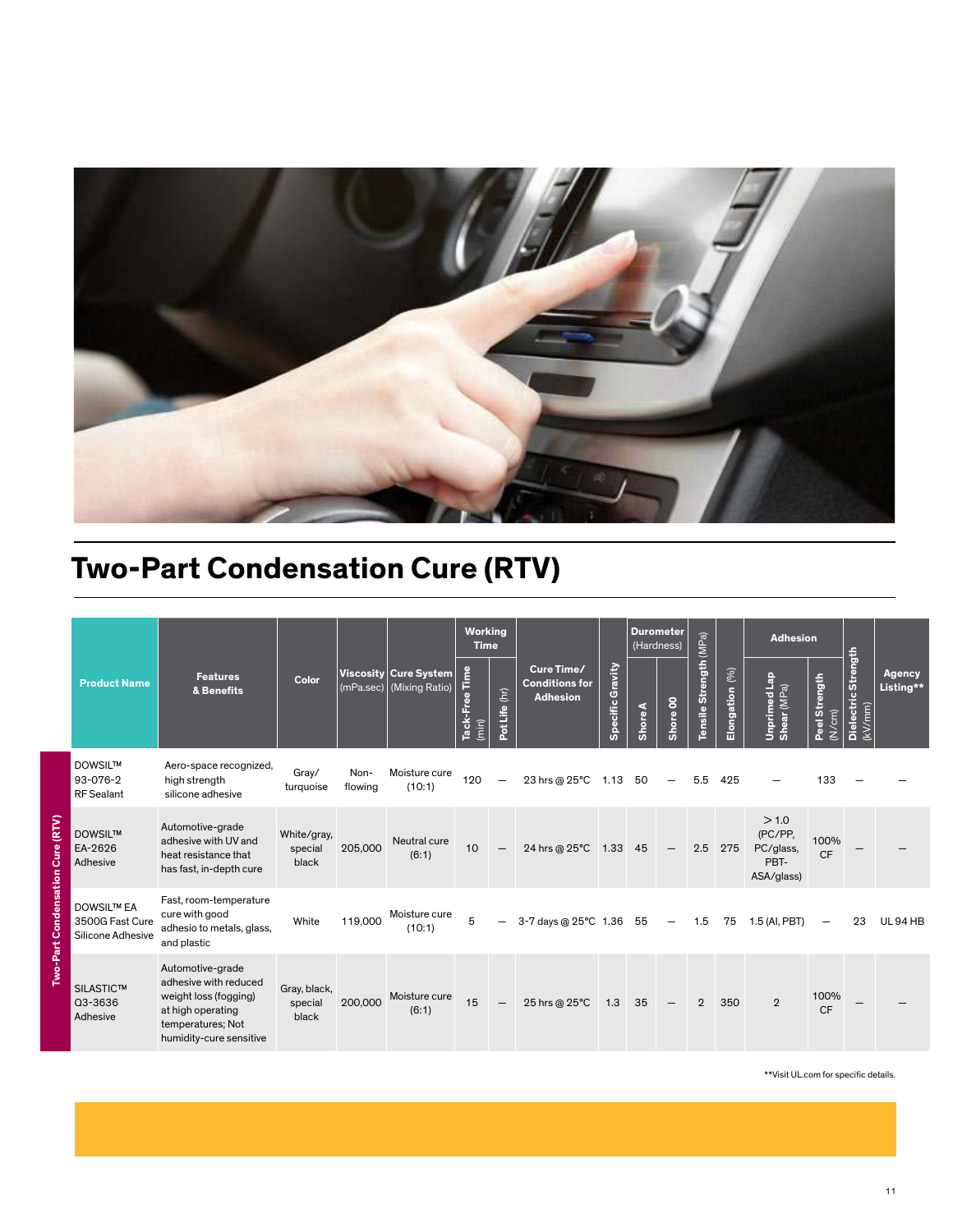### **One-Part Heat Cure**

|        |                                                         |                                                                                                                                                                                     |              |                    |                                                                           | <b>Working</b><br><b>Time</b> |               |                                                          |                     | (Hardness)     | <b>Durometer</b>         |                        |                    | <b>Adhesion</b>             |                          |                                                 |                    |
|--------|---------------------------------------------------------|-------------------------------------------------------------------------------------------------------------------------------------------------------------------------------------|--------------|--------------------|---------------------------------------------------------------------------|-------------------------------|---------------|----------------------------------------------------------|---------------------|----------------|--------------------------|------------------------|--------------------|-----------------------------|--------------------------|-------------------------------------------------|--------------------|
|        | <b>Product Name</b>                                     | <b>Features</b><br>& Benefits                                                                                                                                                       | Color        | (mPa.sec)          | Viscosity Cure System<br>(Mixing Ratio)                                   | Tack-Free Time<br>(min)       | Pot Life (hr) | Cure Time/<br><b>Conditions for</b><br><b>Adhesion</b>   | Gravity<br>Specific | <b>Shore A</b> | Shore 00                 | Tensile Strength (MPa) | (96)<br>Elongation | Unprimed Lap<br>Shear (MPa) | Peel Strength<br>(N/cm)  | <b>Strength</b><br><b>Dielectric</b><br>(kV/mm) | Agency<br>Listing* |
|        | <b>DOWSIL™</b><br>3-1595 Silicone<br>Adhesive           | High enlongation<br>adhesive with a very<br>low modulus for added<br>stress relief; UV<br>indicator for inspection                                                                  | Gray         | 650,000<br>Thixo   | Addition cure                                                             |                               |               | 1 hr @ 125°C<br>30 min @ 150°C                           | 1.06                |                | 60                       | 1.5                    | 800                | 1.5(Al)                     |                          | 18                                              |                    |
|        | <b>DOWSIL™</b><br>3-1598 HP<br>Adhesive                 | Version of DOWSIL™<br>X3-1598 Adhesive with<br>extra low void formation<br>after cure for sensitive<br>substrate                                                                    | <b>Black</b> |                    | 85,000 Addition cure                                                      |                               |               | 3 hrs @ 100°C<br>30 min @ 125°C 1.31<br>15 min @ 150°C   |                     | 60             |                          | 5.5                    | 250                | 5(Al)                       |                          | 20                                              |                    |
|        | <b>DOWSIL™</b><br>3-6265<br>Thixotropic<br>Adhesive     | Thixotropic version of<br>DOWSIL™ 3-6265<br>Adhesive                                                                                                                                | <b>Black</b> | 1,000,000<br>Thixo | Addition cure                                                             |                               |               | 1 hr @ 125°C<br>30 min @ 150°C                           | 1.34 60             |                |                          | 5                      | 175                | 4 (Al)                      |                          | 21                                              |                    |
|        | <b>DOWSIL™</b><br>3-6265 HP<br>Adhesive                 | Version of DOWSIL™<br>3-6265 Adhesive with<br>extra low void formation<br>after cure for sensitive<br>substrates                                                                    | <b>Black</b> | 1,080,000<br>Thixo | <b>Addition cure</b>                                                      |                               |               | 2.5 hrs @ 100°C<br>25 min @ 125°C 1.34<br>10 min @ 150°C |                     | 70             |                          | 6                      | 275                | 5.5(Al)                     |                          | 24                                              | <b>UL 94 V-0</b>   |
|        | <b>DOWSIL™</b><br>3-6876                                | Lower viscosity version<br>of DOWSIL™ Q3-6611                                                                                                                                       | Black        | 40,000             | Addition cure                                                             |                               |               | 5 hrs @ 100°C<br>1 hr @ 125°C<br>30 min @ 150°C          | 1.31                | 50             | $\overline{\phantom{0}}$ | 5.5                    | 250                | 4.5 (Al)                    | $\overline{\phantom{0}}$ | 21                                              | UL 94 V-0          |
| ី<br>ផ | Adhesive                                                | Adhesive                                                                                                                                                                            | Gray         | 40,000             | Addition cure                                                             |                               |               | 1 hr @ 125°C<br>30 min @ 150°C                           | 1.31                | 50             |                          | 6                      | 175                | 4 (AI)                      | $\overline{\phantom{0}}$ | 14                                              |                    |
|        | <b>DOWSILTM</b><br>4-8012 Sealant<br>and Adhesive       | Aerospace recognized;<br>Thixotropic non-<br>corrosive adhesive<br>with enhanced fuel and<br>solvent resistance                                                                     | Dark gray    | Non-<br>flowing    | <b>Addition cure</b>                                                      |                               |               | 4 hrs @ 125°C                                            | 1.28                | 25             |                          | 3.5                    | 350                | $2.5$ (AI)                  |                          |                                                 |                    |
|        | DOWSIL™ 866<br>Primerless<br>Silicone Adhesive adhesive | Automotive established;<br>Flowable; High strength                                                                                                                                  | Gray         | 50,000             | <b>Addition cure</b>                                                      |                               |               | 1 hr @ 125°C<br>30 min @ 150°C                           | 1.29                | 55             |                          | 6.5                    | 200                | 5.5(Al)                     |                          | 20                                              |                    |
|        | <b>DOWSILTM</b><br>EA-7100<br>Adhesive                  | Fast cure at lower<br>temperatures; Adhesion<br>to a wide variety of<br>substrates that forms<br>simutaneously with<br>the cure; Less sensitive<br>to contamination and<br>cleaning | Dark gray    | 270,000<br>Thixo   | Thermal<br>Radical<br>Cure <sup>™</sup> and<br>secondary<br>moisture cure |                               |               | 15 min @ 100°C 1.09 40                                   |                     |                | $\overline{\phantom{m}}$ | 3.5                    | 250                | 3(AI)                       | 20                       | 17                                              | <b>UL94 HB</b>     |
|        | <b>DOWSIL™</b><br>Q3-6611                               | Industry standard;<br>Flowable; High tensile                                                                                                                                        | <b>Black</b> | 80,000             | Addition cure                                                             |                               |               | 3 hrs @ 100°C<br>1 hr @ 125°C<br>30 min @ 150°C          | 1.31                | 55             |                          | 6                      | 225                | 5.5 (AI)                    | $\overline{\phantom{0}}$ | 13                                              | UL 94 V-0          |
|        | Adhesive                                                | strength adhesive                                                                                                                                                                   | Gray         | 75,000             | Addition cure                                                             |                               |               | 1 hr @ 125°C<br>30 min @ 150°C                           | 1.31                | 55             |                          | 5.9                    | 240                | 5.5 (Al)                    | $\overline{\phantom{0}}$ | 14                                              |                    |
|        | <b>DOWSILTM</b><br>X3-1598<br>Adhesive                  | Flowable; Automotive<br>industry standard<br>adhesive with high<br>strength; UV indicator<br>for inspection                                                                         | <b>Black</b> |                    | 75,000 Addition cure                                                      |                               |               | 1 hr @ 125°C<br>30 min @ 150°C                           | 1.32 60             |                |                          |                        | 5.5 225            | 5.5(Al)                     |                          | 22                                              |                    |

One-Part Heat Cure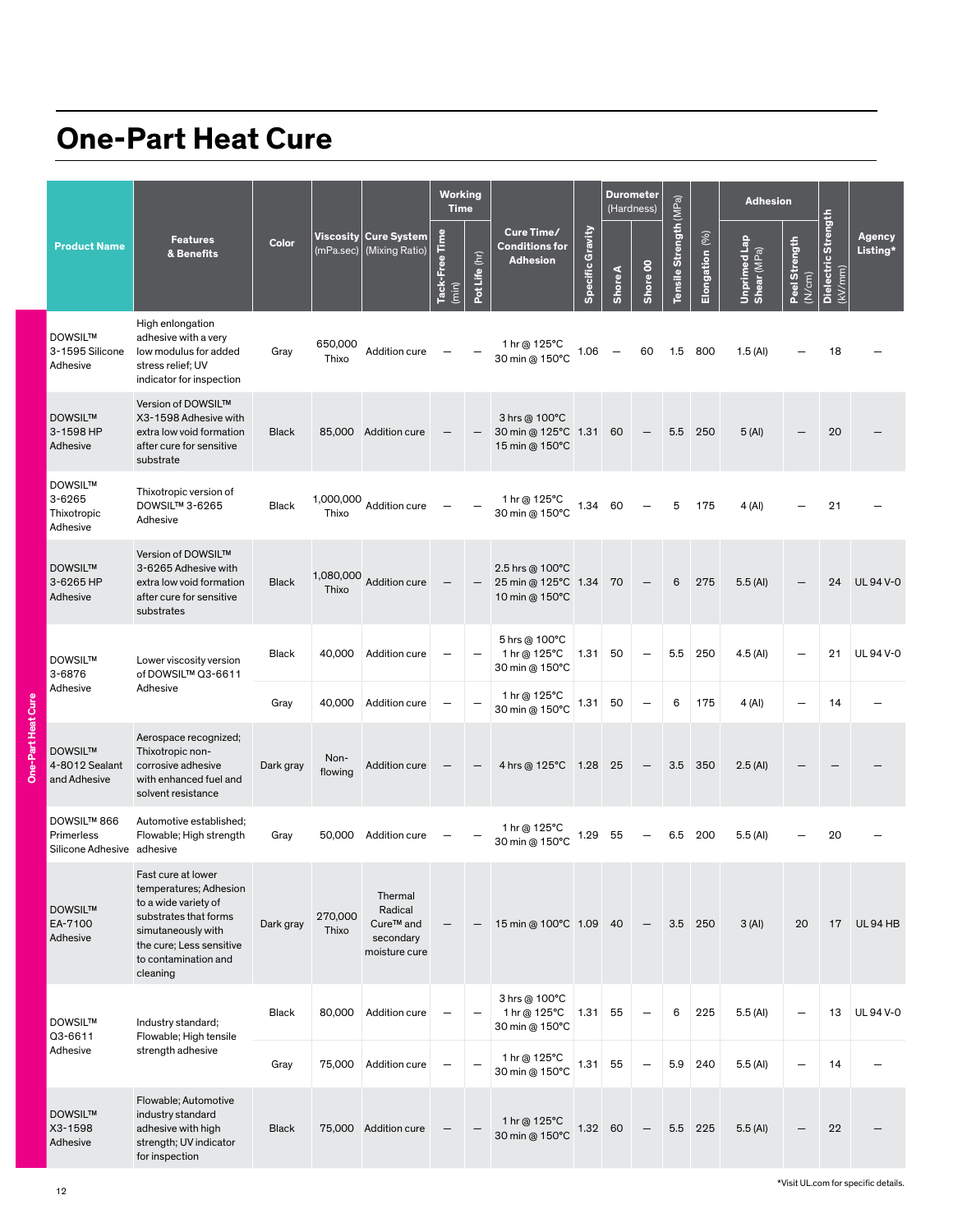### **Two-Part Heat Cure and One-Part Hot Melt Moisture Cure**

|                           |                                                                                                              |                                                                                                                                                  |                    |                         |                                         |                                             | Working<br><b>Time</b>     |                                                        | <b>Durometer</b><br>(Hardness) |                |          |                        | <b>Adhesion</b>    |                             |                            |                                               |                                               |
|---------------------------|--------------------------------------------------------------------------------------------------------------|--------------------------------------------------------------------------------------------------------------------------------------------------|--------------------|-------------------------|-----------------------------------------|---------------------------------------------|----------------------------|--------------------------------------------------------|--------------------------------|----------------|----------|------------------------|--------------------|-----------------------------|----------------------------|-----------------------------------------------|-----------------------------------------------|
|                           | <b>Product Name</b>                                                                                          | <b>Features</b><br>& Benefits                                                                                                                    | Color              | (mPa.sec)               | Viscosity Cure System<br>(Mixing Ratio) | Time<br>Tack-Free<br>$\widehat{\text{min}}$ | (E)<br>Pot Life            | Cure Time/<br><b>Conditions for</b><br><b>Adhesion</b> | <b>Specific Gravity</b>        | <b>Shore A</b> | Shore 00 | Tensile Strength (MPa) | (96)<br>Elongation | Unprimed Lap<br>Shear (MPa) | Strength<br>(N/cm)<br>Peel | Strength<br><b>Dielectric</b><br>$(kV$ mm $)$ | Agency<br>Listing*                            |
|                           | <b>DOWSIL™</b><br>96-083 Silicone<br>Adhesive                                                                | Aerospace grade;<br>High strength, very<br>flowable adhesive                                                                                     | Translucent        | 11,000<br>(mixed)       | Addition cure<br>(10:1)                 |                                             |                            | 30 min @ 150°C 1.08                                    |                                | 55             |          | 6                      | 125                | 5(Al)                       |                            | 20                                            |                                               |
|                           | <b>DOWSIL™</b><br>EA-6052 Fast<br>Low-Temp<br><b>Cure Adhesive</b>                                           | Fast curing version of<br>DOWSIL™ 3-1598 HP<br>Adhesive                                                                                          | <b>Black</b>       | 43.500<br>(mixed)       | Addition cure<br>(1:1)                  |                                             | 6                          | 1 hr @ 60°C<br>30 min @ 125°C 1.24<br>10 min @ 150°C   |                                | 50             |          | 3.0                    | 175                | 5(A)                        |                            | 23                                            |                                               |
|                           | <b>DOWSIL™</b><br>EA-6060<br>Adhesive**                                                                      | Fast, low-temperature<br>cure adhesive with a UV<br>indicator for inspection                                                                     | Black/<br>white    | Thixo                   | 115,000 Addition cure<br>(1:1)          |                                             | $\mathbf{1}$               | 30 min @ 80°C<br>15 min @ 90°C 1.25<br>10 min @ 100°C  |                                | 40             |          | 3.0                    | 300                | 2(AI)                       |                            | 18                                            | <b>UL94V-0</b>                                |
|                           | Non-flowing; Heat cure<br><b>DOWSIL™ SE</b><br>silicone adhesive with<br>1700 Adhesive<br>very high strength | Clear                                                                                                                                            | 650,000<br>(mixed) | Addition cure<br>(10:1) |                                         | 8                                           | 30 min @ 150°C   1.11   45 |                                                        |                                |                | 7.5      | 425                    | 2.5(Al)            | $\overline{\phantom{0}}$    | 22                         |                                               |                                               |
| <b>Two-Part Heat Cure</b> |                                                                                                              |                                                                                                                                                  | White              | 550,000<br>(mixed)      | Addition cure<br>(10:1)                 |                                             | 8                          | 30 min @ 150°C 1.13                                    |                                | 45             |          | 7.5                    | 400                | 2.5 (Al)                    | $\overline{\phantom{0}}$   | 22                                            |                                               |
|                           | <b>DOWSIL™</b><br><b>SE 1720 CV</b><br>Adhesive                                                              | Fast, low-temperature<br>cure, flowable adhesive<br>with controlled silicone<br>volatility                                                       | White              | 100,000<br>(mixed)      | Addition cure<br>(1:1)                  |                                             | 6                          | 50 min @ 70°C<br>30 min @ 80°C 1.06<br>10 min @ 100°C  |                                | 30             |          | 3.0                    | 375                | 1(AI)                       |                            | 26                                            |                                               |
|                           | <b>DOWSIL™</b><br>Q5-8401<br>Adhesive                                                                        | Long working time after<br>mixing; Version of<br>DOWSIL™ 866 Adhesive                                                                            | Dark gray          | 70,000<br>(mixed)       | Addition cure<br>(1:1)                  |                                             |                            | 24 1.5 hrs @ 120°C 1.25 60                             |                                |                |          | 6.0                    | 225                | 6.5                         | 20                         | 14                                            |                                               |
|                           | SYLGARD™ 577<br>Primerless<br>Silicone Adhesive                                                              | Flowable adhesive<br>with high strength and<br>a long working time<br>after mixing                                                               | Gray               | 110,000<br>(mixed)      | Addition cure<br>(10:1)                 |                                             | 22                         | 1 hr @ 125°C                                           | 1.29                           | 60             |          | 6.5                    | 225                | 6(Al)                       |                            | 19                                            | Mil-Spec<br>PRF-<br>23586F:<br><b>UL94V-0</b> |
|                           | <b>DOWSIL™</b><br>EA-4600 HM<br>RTV UV Adhesive                                                              | A tough, electronic-<br>grade silicone adhesive<br>that adheres as soon as<br>it cools to nearly all<br>surfaces; UV indicator<br>for inspection | <b>Black</b>       | 60,000<br>@ 120°C       | Moisture cure                           |                                             | 24                         |                                                        | 1.08                           | 55             |          |                        | 4.5 1,000          | $1.5$ (PC)                  | 10                         | 20                                            | <b>UL 94 HB</b>                               |
|                           | <b>DOWSIL™ HM</b><br>2600 Silicone<br><b>Assembly Sealant</b>                                                | A tough, clear silicone<br>adhesive that delivers<br>adhesion as soon as it<br>cools to nearly all<br>surfaces; Industrial<br>grade              | Clear              | 70.000<br>@ 120°C       | Moisture cure                           | 15                                          | 24                         |                                                        | 1.08                           | 60             |          | 4.5                    | 1,000              | $1.5$ (PC)                  | 17                         | 20                                            | <b>UL94 HB</b>                                |

\*Visit UL.com for specific details \*\*Product only available in Europe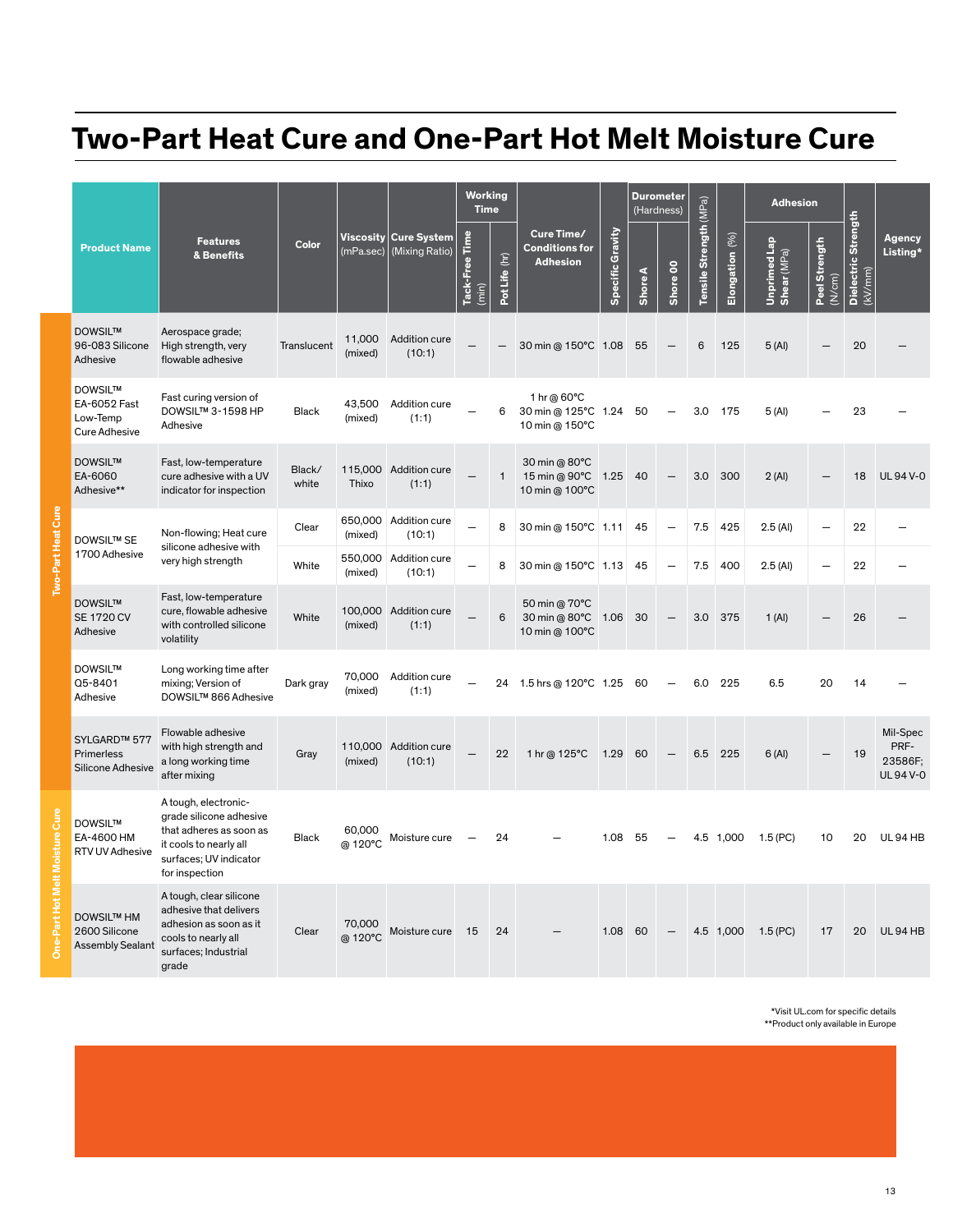

### **Other Considerations** Cleaners and Primers

#### **Primers and Adhesion Promoters**

For maximum adhesion, DOWSIL™ primer is recommended. After solvent-cleaning, apply a thin coat of DOWSIL™ primer in a very light, even coat by wiping, dipping, or spraying. Wipe off excess material to avoid overapplication, which generally appears as a white, chalky surface. When dip or spray-coating, diluting by a factor of two to four with additional solvent may avoid excessive buildup.

#### **Primer Cure**

At normal room temperatures and 50% relative humidity conditions, allow the primer to air-dry from five to 30 minutes. Low-humidity and/or low-temperature conditions require longer cure times. Mild heat acceleration of the cure rate may be possible, but temperatures above 140°F (60°C) are not recommended. During application, the carrier solvent typically evaporates quickly, allowing the active ingredients to begin to react with atmospheric moisture and bonding surfaces. For optimal bonding, different cure times may be required for different temperature and humidity conditions; determine the best cure schedule and conditions for your application. Apply the desired silicone sealant after the primer, prime coat, or adhesion promoter has fully cured.

#### **Sealant Application**

Apply DOWSIL™ adhesives/sealants to one of the prepared surfaces, then quickly cover with the other substrate to be bonded. On exposure to moisture, the freshly applied material will "skin over" in about five to ten minutes (depending on the product) at room temperature and 50% relative humidity.

Tool the sealant to coat, or wet the substrate surface for maximum bonding. This is typically done by properly filling the joint first, then dry-tooling the sealant by pressing and pulling a round-tipped spatula, or similar tool, across the sealant surface. This step forces sealant into joint surfaces, and helps remove air pockets or voids at the bond line. Tooling should be completed before the skin forms.

Keeping the primed surface clean may allow application of the silicone elastomer to be delayed – but in some cases, if too much time elapses, lower adhesion can result. Users are encouraged to determine the optimal cure conditions for their specific applications, and the effects of any hold times imposed between applications of the primer and sealant. In some cases, it may be recommended to reprime surfaces if eight to 24 hours elapse before the silicone sealant can be applied.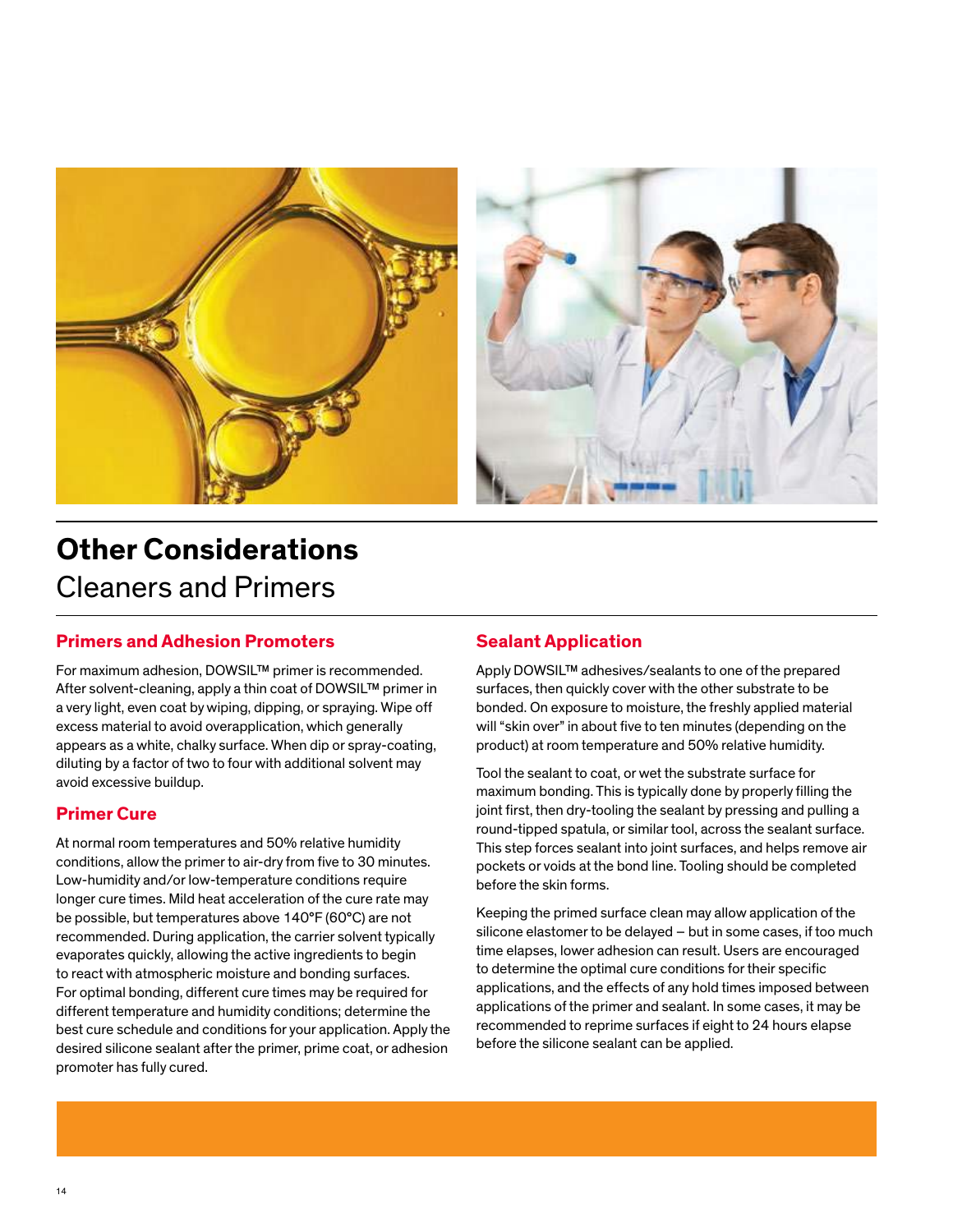

# Features and Applications

|                | <b>Product Name</b>                                 | <b>Special Features</b>                                                                                                                                                                                                                                                                                                                                                                                                       | <b>Applications</b>                                                                                                                                                                   |
|----------------|-----------------------------------------------------|-------------------------------------------------------------------------------------------------------------------------------------------------------------------------------------------------------------------------------------------------------------------------------------------------------------------------------------------------------------------------------------------------------------------------------|---------------------------------------------------------------------------------------------------------------------------------------------------------------------------------------|
|                | DOWSIL™ OS-20                                       | VOC exempt (VOC = $0 g/L$ ); Certified as a Clean Air Solvent by the<br>California South Coast Air Quality Management District; Easy to<br>use; Low in toxicity; Essentially odorless; Safe on plastics and<br>non-corrosive to metals; Ideal for diluting and tailoring the viscosity<br>of silicones                                                                                                                        | Cleaning plastics, metals, and other surfaces, or preparing these<br>surfaces for painting, bonding, or sealing                                                                       |
| Cleaners       | DOWSIL™ DS-1000 Aqueous<br>Silicone Cleaner         | Cleaner for use on uncured silicone; Effectively emulsifies<br>silicone oils, greases, and uncured elastomers; Effective<br>degreaser on a wide range of applications; Aqueous solution;<br>Complies with EU detergent regulation on biodegradability of<br>surfactants; Nonflammable                                                                                                                                         | Cleaning surfaces, equipment, and manufacturing units<br>contaminated with nonsubstantive, uncured silicone residues                                                                  |
|                | DOWSIL™ DS-2025 Silicone<br><b>Cleaning Solvent</b> | Cleaner for use on cured silicone; Rapid digestion of cured<br>silicone; Leaves silicone-free surface; Nonflammable; High flash<br>point; Does not contain aromatic solvent; Nonhalogenated solvent;<br>Low viscosity; Multiple use and recyclable                                                                                                                                                                            | Cleaning surfaces, equipment, and manufacturing units<br>contaminated with substantive, cured silicone residues                                                                       |
|                | DOWSIL™ PR-1200 RTV<br><b>Prime Coat</b>            | Significantly improves the adhesion of silicone sealants to a wide<br>variety of challenging substrates; Available in clear and red                                                                                                                                                                                                                                                                                           | Improves the adhesion of silicone sealants, coatings, and rubber to<br>masonry, wood, granite, metals, glass, ceramics, plastics, rubbers,<br>and coatings                            |
|                | DOWSIL™ P5200<br><b>Adhesion Promoter</b>           | Significantly improves the adhesion of silicone sealants with low<br>VOC to a wide variety of challenging substrates; Available in clear<br>and red                                                                                                                                                                                                                                                                           | Improves the adhesion of silicone sealants, coatings, and rubber to<br>masonry, wood, granite, plastics, rubbers, and coatings                                                        |
| <b>Primers</b> | DOWSIL™ 1200 OS Primer                              | Useful for both moisture-curing RTV, and heat-curing silicones;<br>Diluted in low-molecular-weight silicone fluid; Meets many<br>international regulations for low VOC content (including European<br>Union); Similar to DOWSIL™ P5200 Adhesion Promoter                                                                                                                                                                      | Enhances bonding/adhesion of RTV and heat-cure silicones to<br>ceramics, glass, wood, masonry, structural plastics (including FR-4),<br>and many metals                               |
|                | DOWSIL™ Primer-COS                                  | Improves adhesion of silicone sealants to many substrates,<br>including plastics; Accelerates adhesion build of two-part<br>structural sealants; Conforms to South Coast and Bay Air<br>Quality Management District Regulations for Architectural<br>Sealant Primers; User friendly with low VOC; Improves quality<br>control processes by offering a visual confirmation of primer<br>presence; Quick cure time; Nonstaining | In-shop or field use with one- and two-part DOWSIL™ sealants;<br>Accelerating adhesion to coated aluminum substrates, such as<br>polyvinylidene fluoride (PVDF), or Kynar based paint |